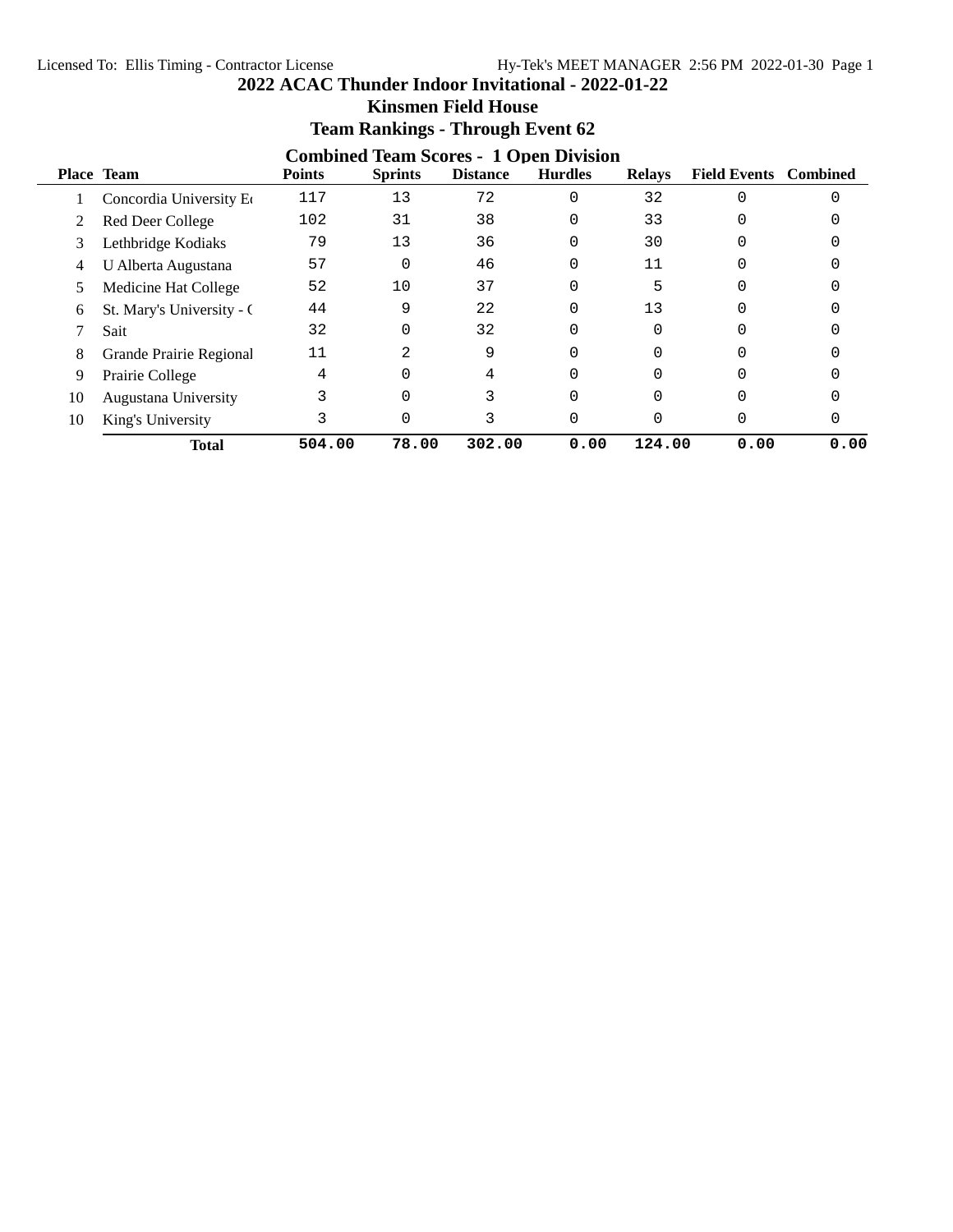|                           |               |                | -----           |                |                                             |      |                              |
|---------------------------|---------------|----------------|-----------------|----------------|---------------------------------------------|------|------------------------------|
| Place Team                | <b>Points</b> | <b>Sprints</b> | <b>Distance</b> | <b>Hurdles</b> | <b>Relays</b>                               |      | <b>Combined</b>              |
| Concordia University Eq   | 60            | 8              | 36              | $\Omega$       | 16                                          |      |                              |
| Red Deer College          | 42            | 13             | 11              | 0              | 18                                          |      |                              |
| St. Mary's University - C | 36            | 5              | 22              |                | 9                                           |      |                              |
| Lethbridge Kodiaks        | 32            | 7              | 11              | 0              | 14                                          |      |                              |
| U Alberta Augustana       | 30            | 0              | 25              | 0              | 5                                           |      |                              |
| Sait                      | 20            | 0              | 20              | 0              |                                             |      |                              |
| Medicine Hat College      | 14            | 6              | 8               |                |                                             |      |                              |
| Grande Prairie Regional   | 4             | 0              | 4               |                |                                             |      |                              |
| Prairie College           |               | 0              |                 |                |                                             |      |                              |
| Augustana University      |               | $\Omega$       |                 |                |                                             |      |                              |
| King's University         |               | 0              | 2               | 0              |                                             | 0    |                              |
| <b>Total</b>              | 247.00        | 39.00          | 146.00          | 0.00           |                                             | 0.00 | 0.00                         |
|                           |               |                |                 |                | <b>Female Team Scores - 1 Open Division</b> |      | <b>Field Events</b><br>62.00 |

# **Kinsmen Field House Team Rankings - Through Event 62**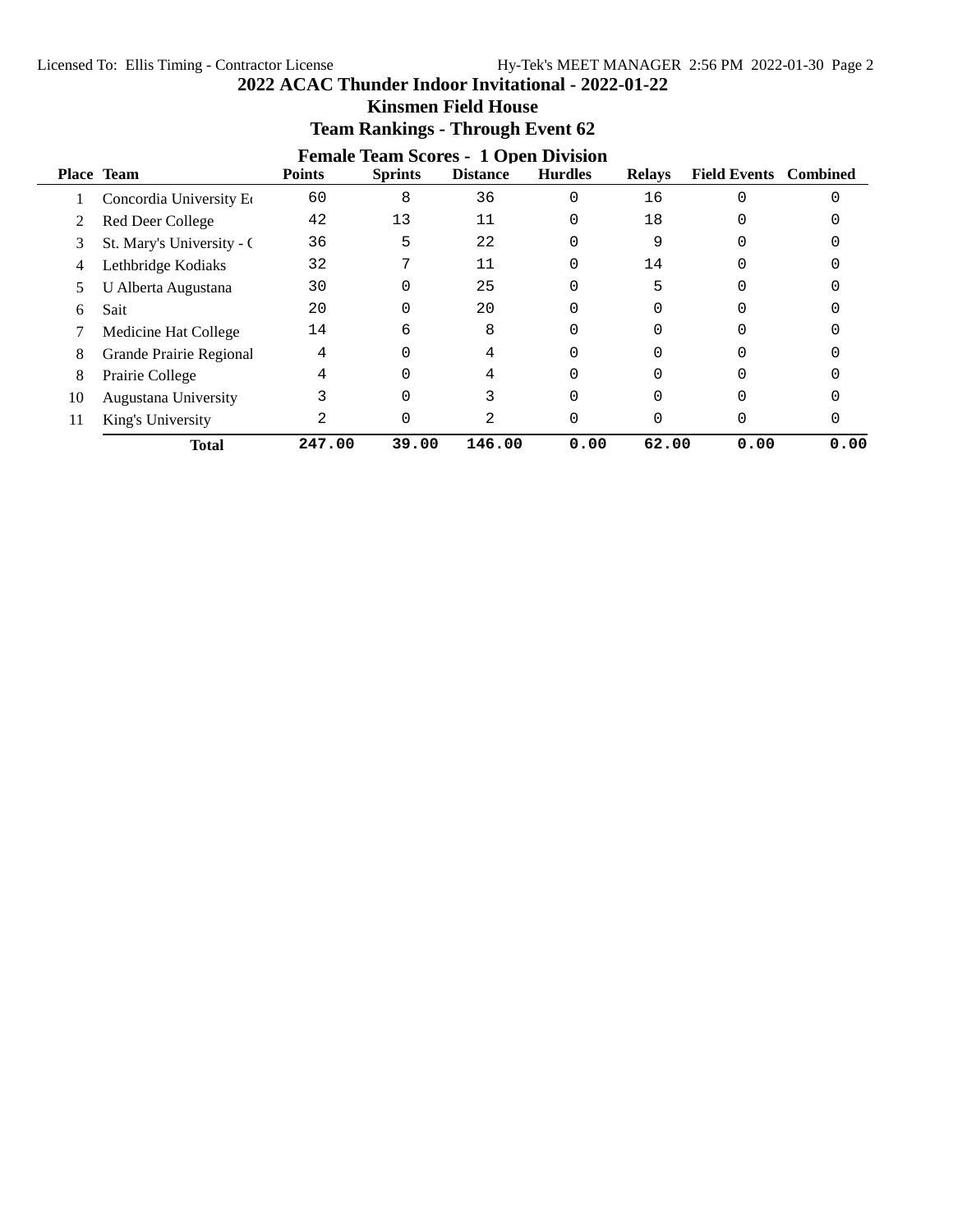|   |                           |               | Team Rankings - Through Event oz                            |                 |                |               |                              |      |
|---|---------------------------|---------------|-------------------------------------------------------------|-----------------|----------------|---------------|------------------------------|------|
|   | Place Team                | <b>Points</b> | <b>Male Team Scores - 1 Open Division</b><br><b>Sprints</b> | <b>Distance</b> | <b>Hurdles</b> | <b>Relays</b> | <b>Field Events</b> Combined |      |
|   | Red Deer College          | 60            | 18                                                          | 27              | 0              | 15            |                              |      |
|   | Concordia University Eq   | 57            | 5                                                           | 36              | 0              | 16            |                              |      |
| 3 | Lethbridge Kodiaks        | 47            | 6                                                           | 25              | 0              | 16            | O                            |      |
| 4 | Medicine Hat College      | 38            | 4                                                           | 29              | 0              | 5             | O                            |      |
|   | U Alberta Augustana       | 27            | 0                                                           | 21              | 0              | 6             | O                            |      |
| 6 | Sait                      | 12            | 0                                                           | 12              | 0              | $\Omega$      | n                            |      |
|   | St. Mary's University - C | 8             | 4                                                           | 0               | 0              | 4             | $\Omega$                     |      |
| 8 | Grande Prairie Regional   |               | 2                                                           | 5               | 0              | $\Omega$      | $\Omega$                     |      |
| 9 | King's University         |               |                                                             |                 | 0              | $\Omega$      | O                            |      |
|   | <b>Total</b>              | 257.00        | 39.00                                                       | 156.00          | 0.00           | 62.00         | 0.00                         | 0.00 |

## **Kinsmen Field House Team Rankings - Through Event 62**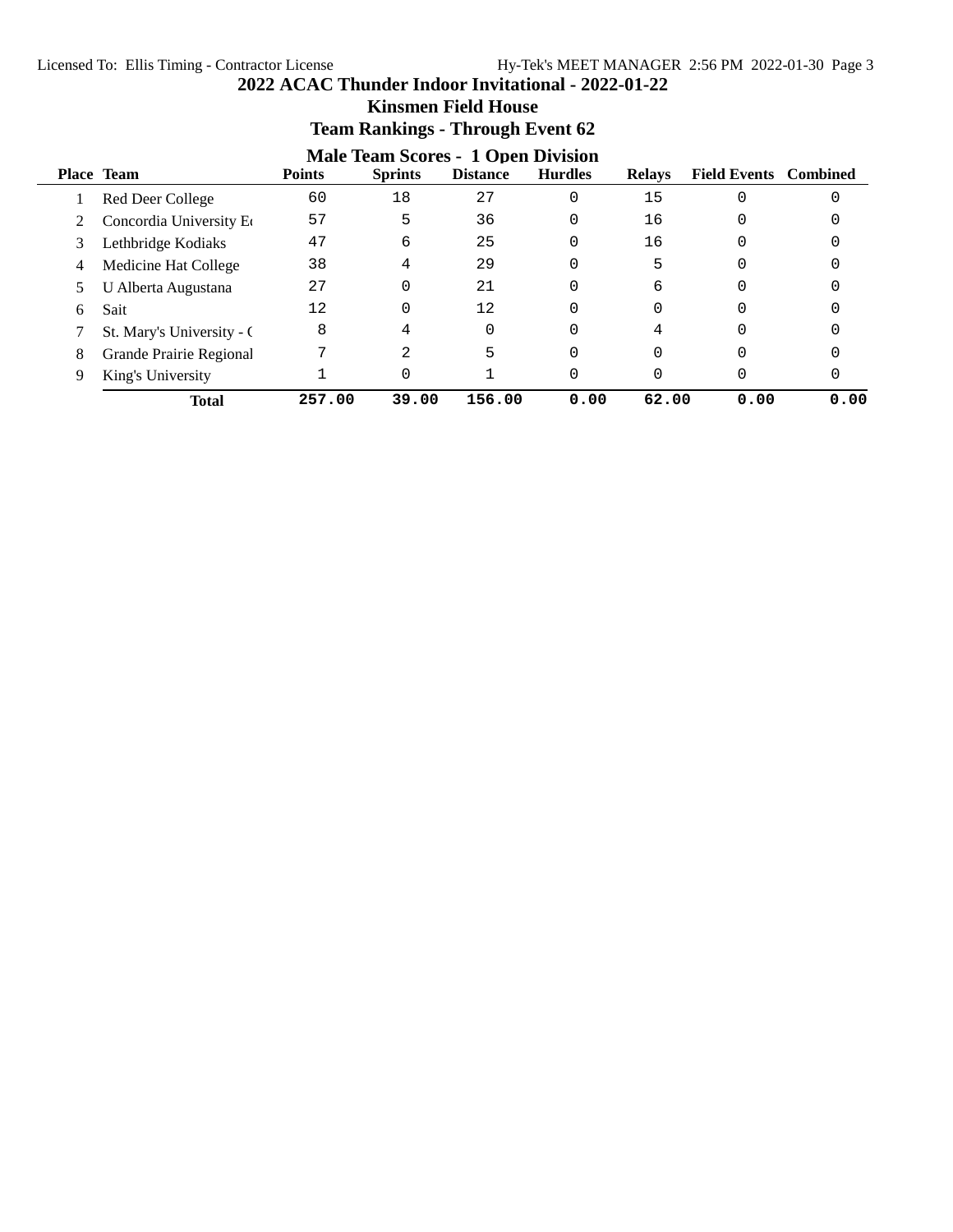**Kinsmen Field House**

## **Individual Rankings - Through Event 62**

## **Female - Individual Scores - 1 Open Division**

|    | <b>Place Name</b>                    |          |    |    | Year Team                      | <b>Points</b> |
|----|--------------------------------------|----------|----|----|--------------------------------|---------------|
|    | 1 Taylor Chamberlin                  |          |    | 00 | Concordia University Edmonton  | 20            |
|    | 1500 Run<br>10                       | 3000 Run | 10 |    |                                |               |
|    | 1 Jasmin Salmon                      |          |    | 99 | Sait                           | 20            |
|    | 600 Run<br>10                        | 1000 Run | 10 |    |                                |               |
|    | 3 Emma Derbyshire                    |          |    | 99 | Concordia University Edmonton  | 16            |
|    | 300 Dash<br>8                        | 600 Run  | 8  |    |                                |               |
|    | 4 Cheldynn Molnar                    |          |    | 02 | Medicine Hat College           | 11            |
|    | 300 Dash<br>6                        | 600 Run  | 5  |    |                                |               |
|    | 5 Halle Reid<br>300 Dash<br>10       |          |    | 03 | <b>Red Deer College</b>        | 10            |
|    | 6 Kammy Park                         |          |    | 03 | <b>Red Deer College</b>        | 9             |
|    | 600 Run<br>6                         | 300 Dash | 3  |    |                                |               |
|    | Chloe Funnell                        |          |    | 03 | U Alberta Augustana            | 8             |
|    | 1500 Run<br>8                        |          |    |    |                                |               |
|    | 7 Morgan Spruyt                      |          |    | 99 | Concordia University Edmonton  | 8             |
|    | 1000 Run<br>8                        |          |    |    |                                |               |
|    | 7 Maria Fox                          |          |    | 93 | St. Mary's University - Calgar | 8             |
|    | 3000 Run<br>8                        |          |    |    |                                |               |
|    | 10 Makayla Sheppard                  |          |    | 02 | U Alberta Augustana            | 7             |
|    | 1000 Run<br>5                        | 600 Run  | 2  |    |                                |               |
|    | 11 Sydney Zissos                     |          |    | 01 | St. Mary's University - Calgar | 6             |
|    | 3000 Run<br>6                        |          |    |    |                                |               |
|    | 11 Leah Gibbings                     |          |    | 02 | Lethbridge Kodiaks             | 6             |
|    | 300 Dash<br>5                        | 600 Run  | 1  |    |                                |               |
|    | 11 Caitlin Debree                    |          |    | 00 | U Alberta Augustana            | 6             |
|    | 1000 Run<br>6                        |          |    |    |                                |               |
|    | 11 Maria Boix-Frias<br>1500 Run<br>6 |          |    | 92 | Lethbridge Kodiaks             | 6             |
|    | 15 Justine Larson                    |          |    | 03 | <b>Red Deer College</b>        | 5             |
|    | 3000 Run<br>5                        |          |    |    |                                |               |
|    | 15 Elizabeth Krueger                 |          |    | 97 | St. Mary's University - Calgar | 5             |
|    | 1500 Run<br>5                        |          |    |    |                                |               |
| 17 | Serena Isley                         |          |    | 99 | U Alberta Augustana            | 4             |
|    | 600 Run<br>4                         |          |    |    |                                |               |
| 17 | Jill Van Der Giessen                 |          |    | 03 | Grande Prairie RegionalCollege | 4             |
|    | 1500 Run<br>4                        |          |    |    |                                |               |
| 17 | <b>Sydney Crowe</b>                  |          |    | 01 | Lethbridge Kodiaks             | 4             |
|    | 3000 Run<br>$\overline{4}$           |          |    |    |                                |               |
|    | 17 Kayla Stassen                     |          |    | 02 | Prairie College                | 4             |
|    | 1000 Run<br>4                        |          |    |    |                                |               |
|    | 17 Cherise Carter                    |          |    | 03 | St. Mary's University - Calgar | 4             |
|    | 300 Dash<br>4                        |          |    |    |                                |               |
|    | 22 Raya Grover<br>600 Run            |          |    | 03 | Medicine Hat College           | 3             |
|    | 3<br>22 Mia Spreen                   |          |    | 20 | Augustana University           | 3             |
|    | 1000 Run<br>3                        |          |    |    |                                |               |
|    | 22 Sarah Foscarini                   |          |    | 84 | St. Mary's University - Calgar | 3             |
|    | 1500 Run<br>3                        |          |    |    |                                |               |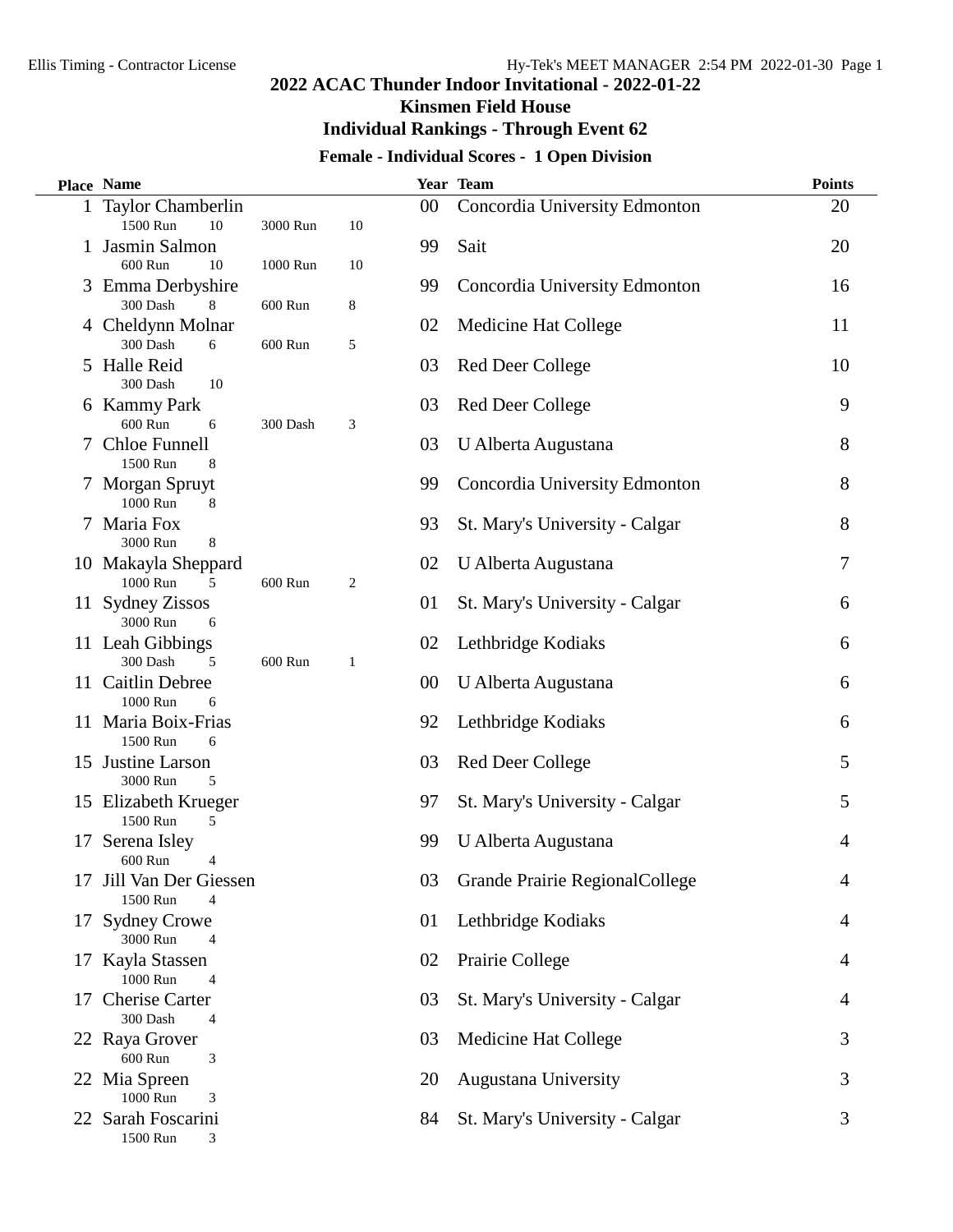## **2022 ACAC Thunder Indoor Invitational - 2022-01-22 Kinsmen Field House**

# **Individual Rankings - Through Event 62**

| 25 Hailie Arenas<br>300 Dash   |    | 02 Lethbridge Kodiaks             |  |
|--------------------------------|----|-----------------------------------|--|
| 25 Delaney Vincent<br>1500 Run | 01 | King's University                 |  |
| 27 Sydney Lockhart<br>300 Dash |    | 01 St. Mary's University - Calgar |  |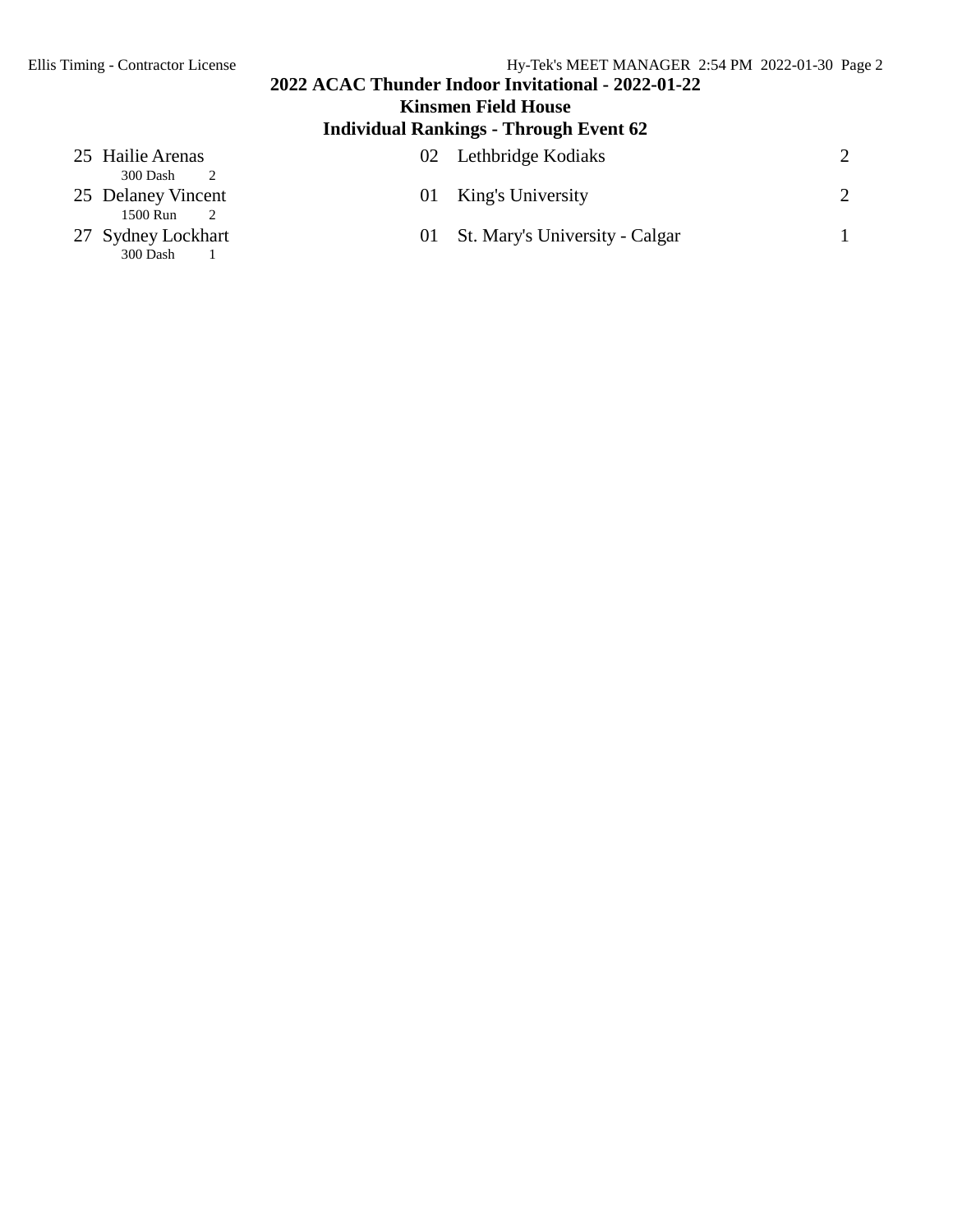**Kinsmen Field House**

## **Individual Rankings - Through Event 62**

## **Male - Individual Scores - 1 Open Division**

|    | <b>Place Name</b>                            |          |                |        | Year Team                      | <b>Points</b> |
|----|----------------------------------------------|----------|----------------|--------|--------------------------------|---------------|
| 1  | <b>Axsivier Lawrence</b>                     |          |                | 95     | Red Deer College               | 20            |
|    | 300 Dash<br>10                               | 600 Run  | 10             |        |                                |               |
| 2  | <b>Brandon Toal</b>                          |          |                | 00     | Concordia University Edmonton  | 18            |
|    | 3000 Run<br>10                               | 1500 Run | 8              |        |                                |               |
|    | 2 Leonard Chesoo                             |          |                | 95     | Concordia University Edmonton  | 18            |
|    | 1500 Run<br>10                               | 3000 Run | 8              |        |                                |               |
|    | 4 Brannon Sumner                             |          |                | 03     | Medicine Hat College           | 16            |
|    | 600 Run<br>8                                 | 1000 Run | 8              |        |                                |               |
|    | 5 Keiran Marchand                            |          |                | 99     | Sait                           | 12            |
|    | 1500 Run<br>6                                | 3000 Run | 6              |        |                                |               |
|    | 6 Logan Danyluk                              |          |                | 01     | Lethbridge Kodiaks             | 10            |
|    | 1000 Run<br>6                                | 1500 Run | 4              |        |                                |               |
|    | 6 Ethan Duret                                |          |                | 03     | <b>Red Deer College</b>        | 10            |
|    | 1500 Run<br>5                                | 3000 Run | 5              |        |                                |               |
|    | 6 Nathanael Tabert<br>1000 Run<br>10         |          |                | 99     | U Alberta Augustana            | 10            |
|    | 9 Carson Schiller                            |          |                |        | Medicine Hat College           | 9             |
|    | 600 Run<br>5                                 | 300 Dash | 4              | 00     |                                |               |
|    | 10 Gunnarr Gibb                              |          |                | 99     | Lethbridge Kodiaks             | 8             |
|    | 300 Dash<br>6                                | 600 Run  | $\overline{2}$ |        |                                |               |
|    | 10 Kevin Edmondson                           |          |                | 03     | <b>Red Deer College</b>        | 8             |
|    | 8<br>300 Dash                                |          |                |        |                                |               |
|    | 12 Jack Bentley                              |          |                | 01     | Lethbridge Kodiaks             | 6             |
|    | 600 Run<br>4                                 | 1500 Run | $\overline{2}$ |        |                                |               |
|    | 12 Sam Nawrot                                |          |                | 01     | U Alberta Augustana            | 6             |
|    | 600 Run<br>6                                 |          |                |        |                                |               |
|    | 14 Ben Nawrot                                |          |                | 01     | U Alberta Augustana            | 5             |
|    | 1000 Run<br>5                                |          |                |        |                                |               |
|    | 14 Jayden Wildcat                            |          |                | 01     | <b>Red Deer College</b>        | 5             |
|    | 1500 Run<br>3                                | 3000 Run | $\overline{2}$ |        |                                |               |
|    | 14 Domenico Marches                          |          |                | $00\,$ | Concordia University Edmonton  | 5             |
|    | 5<br>300 Dash                                |          |                |        |                                |               |
| 17 | Aden Heywood                                 |          |                | 03     | Medicine Hat College           | 4             |
|    | 3000 Run<br>4                                |          |                |        |                                |               |
| 17 | Shintaro Iwata                               |          |                | 02     | Medicine Hat College           | 4             |
|    | 1000 Run<br>$\overline{4}$                   |          |                |        |                                |               |
|    | 19 Timothy Evans                             |          |                | 98     | St. Mary's University - Calgar | 3             |
|    | 300 Dash<br>3                                |          |                |        |                                |               |
|    | 19 Jesse Loiselle                            |          |                | 04     | Grande Prairie RegionalCollege | 3             |
|    | 600 Run<br>3                                 |          |                |        |                                |               |
|    | 19 Carter Van Roon                           |          |                | 03     | Lethbridge Kodiaks             | 3             |
|    | 3000 Run<br>3                                |          |                |        |                                |               |
|    | 19 Justin Fisher<br>1000 Run                 |          |                | 97     | Lethbridge Kodiaks             | 3             |
|    | 3                                            |          |                | 03     | Grande Prairie RegionalCollege | 3             |
|    | 19 Tylan Stang<br>300 Dash<br>$\overline{2}$ | 600 Run  | 1              |        |                                |               |
|    | 24 Wyatt Grainger                            |          |                | 03     | <b>Red Deer College</b>        | 2             |
|    | 1000 Run<br>2                                |          |                |        |                                |               |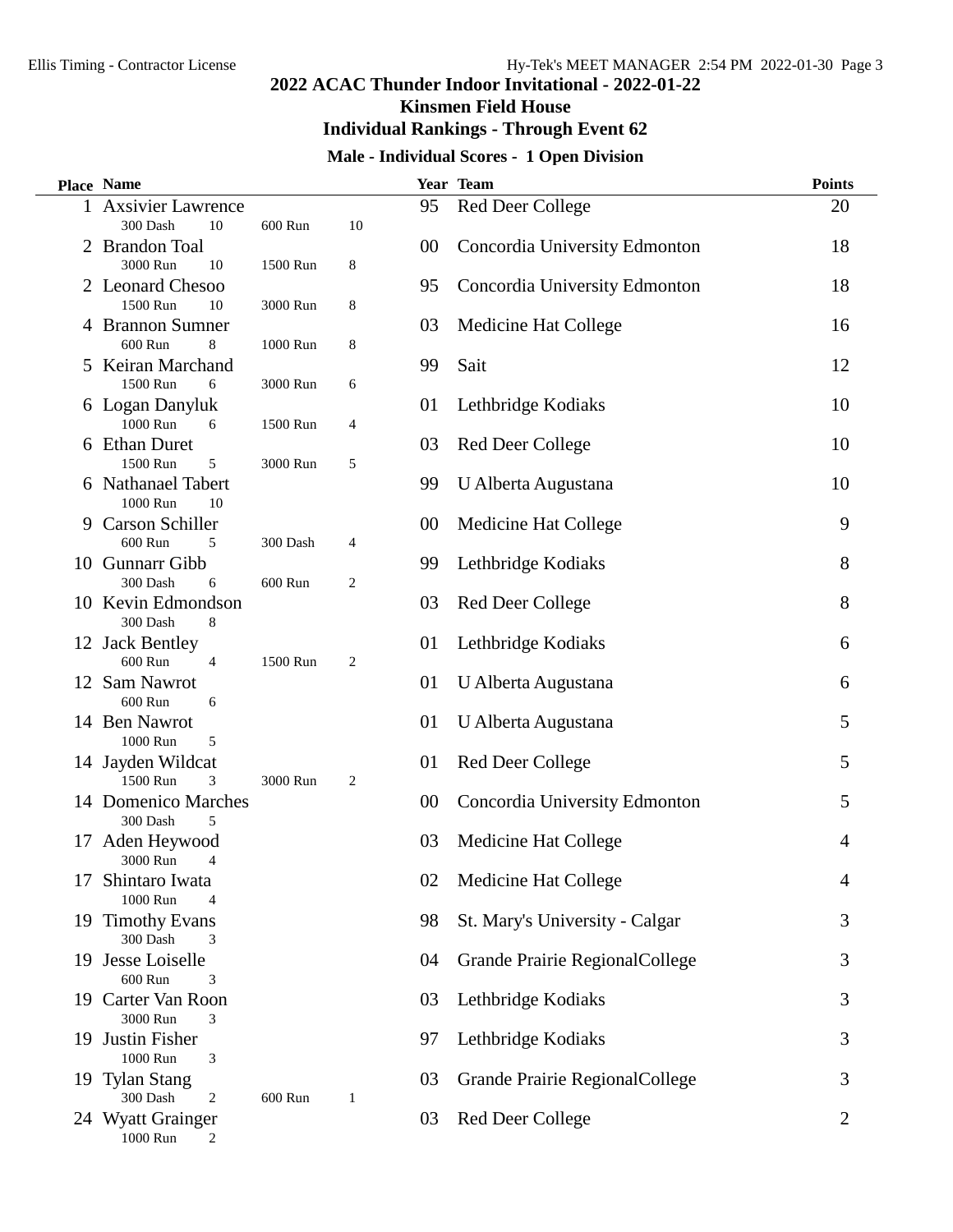# **2022 ACAC Thunder Indoor Invitational - 2022-01-22 Kinsmen Field House**

# **Individual Rankings - Through Event 62**

| 25 Jonah Edmundson<br>1000 Run | $00^{\circ}$ | King's University                      |  |
|--------------------------------|--------------|----------------------------------------|--|
| 25 Kade Singer<br>1500 Run     | 03           | <b>Grande Prairie Regional College</b> |  |
| 25 Justin Cancio<br>300 Dash   | 90           | St. Mary's University - Calgar         |  |
| 25 Cole Herbert<br>3000 Run    | 01           | Lethbridge Kodiaks                     |  |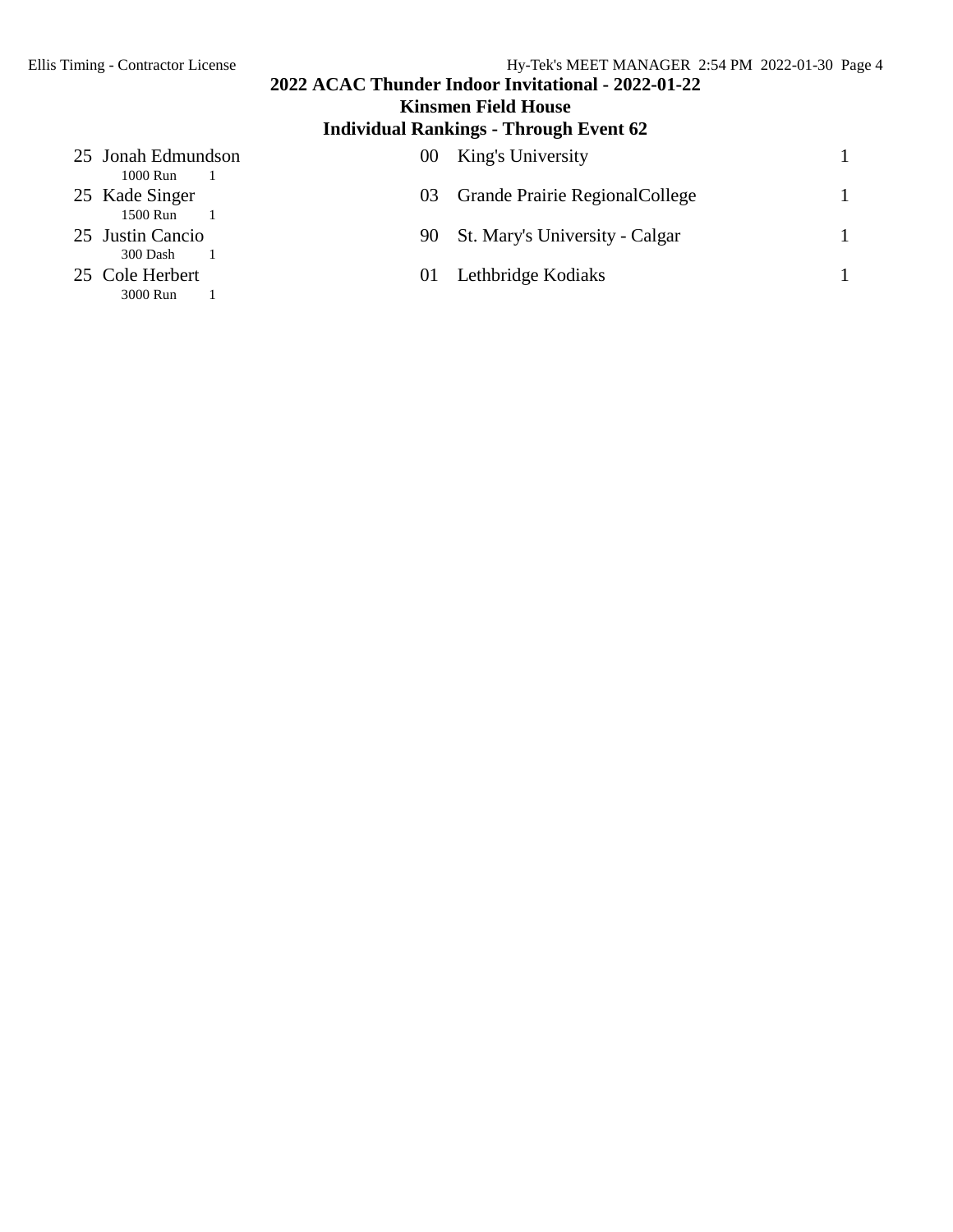## **Kinsmen Field House**

### **Results - Saturday Track**

| Women 300 Metre Dash Open |                                                              |         |            |                |                |
|---------------------------|--------------------------------------------------------------|---------|------------|----------------|----------------|
|                           | ACAC Record: * 41.46 2018-03-04 Nikita Case, GMU; Edmonton   |         |            |                |                |
|                           | ACAC Champs: ! 41.55 2017-03-03 Nikita Case, MacEwan         |         |            |                |                |
| Name                      | Year Team                                                    | Seed    | Finals     |                | H# Points      |
|                           |                                                              |         |            |                |                |
| Finals                    |                                                              |         |            |                |                |
| 1 Halle Reid              | 03 Red Deer College                                          | 47.00   | 45.56      | 3              | 10             |
| 2 Emma Derbyshire         | 99 Concordia U                                               | 47.00   | 46.56      | 3              | 8              |
| 3 Cheldynn Molnar         | 02 Medicine Hat                                              | 48.00   | 47.02      | 3              | 6              |
| 4 Leah Gibbings           | 02 Lethbridge Kodiaks                                        | 48.42   | 47.84      | 3              | 5              |
| 5 Cherise Carter          | 03 St. Mary's U                                              | 51.00   | 47.98      | $\mathbf{1}$   | $\overline{4}$ |
| 6 Kammy Park              | 03 Red Deer College                                          | 48.00   | 48.26      | 3              | 3              |
| 7 Hailie Arenas           | 02 Lethbridge Kodiaks                                        | 50.94   | 49.21      | 2              | $\overline{2}$ |
| 8 Sydney Lockhart         | 01 St. Mary's U                                              | 51.00   | 50.66      | $\overline{2}$ | $\mathbf{1}$   |
| 9 Tanisha Cronin          | 95 Concordia U                                               | 50.00   | 51.43      | $\overline{a}$ |                |
| 10 Tori Manning           | 03 Grande PrairieRC                                          | 54.00   | 51.57      | $\mathbf{1}$   |                |
| 11 Raya Grover            | 03 Medicine Hat                                              | 49.00   | 52.62      | 3              |                |
| 12 Kayla Stassen          | 02 Prairie College                                           | 50.00   | 53.69      | $\overline{2}$ |                |
| 13 Casey Field            | 83 St. Mary's U                                              | 55.00   | x58.18     | 1              |                |
| 14 Chloe McColman         | 01 Grande PrairieRC                                          | 49.50   | 58.40      | $\overline{2}$ |                |
| Women 600 Metre Run Open  |                                                              |         |            |                |                |
|                           |                                                              |         |            |                |                |
|                           | ACAC Record: * 1:35.33 2018-02-09 Nikita Case, GMU; Edmonton |         |            |                |                |
| ACAC Champs: ! 1:37.35    | 2018-03-10 Nikita Case, Griffins; Edmonton                   |         |            |                |                |
| Name                      | Year Team                                                    | Seed    | Finals     |                | H# Points      |
|                           |                                                              |         |            |                |                |
| 1 Jasmin Salmon           | 99 Sait                                                      | 1:50.00 | 1:47.22    | 2              | 10             |
| 2 Emma Derbyshire         | 99 Concordia U                                               | 1:45.00 | 1:52.43    | $\overline{2}$ | 8              |
| 3 Kammy Park              | 03 Red Deer College                                          | 1:50.00 | 1:54.85    | 2              | 6              |
| 4 Cheldynn Molnar         | 02 Medicine Hat                                              | 1:55.00 | 1:57.95    | 2              | 5              |
| 5 Serena Isley            | 99 U Alberta Augustana 2:15.00                               |         | 1:59.55    | $\mathbf{1}$   | 4              |
| 6 Raya Grover             | 03 Medicine Hat                                              | 1:55.00 | 2:00.12    | 2              | 3              |
| 7 Makayla Sheppard        | 02 U Alberta Augustana                                       | 2:15.00 | 2:00.32    | $\mathbf 1$    | $\overline{2}$ |
| 8 Leah Gibbings           | 02 Lethbridge Kodiaks                                        |         | 2:00.94    | $\mathbf{1}$   | $\mathbf{1}$   |
| 9 Hailie Arenas           | 02 Lethbridge Kodiaks                                        |         | 2:11.85    | $\mathbf{1}$   |                |
| 10 Laura Fraser           | 00 St. Mary's U                                              | 2:12.00 | 2:33.37    | $\mathbf{1}$   |                |
| -- Halle Reid             | 03 Red Deer College                                          | 1:55.00 | DNS        | $\overline{2}$ |                |
| -- Chloe McColman         | 01 Grande PrairieRC                                          | 1:55.00 | DNS        | $\mathbf{1}$   |                |
| -- Vanessa Lagace         | 03 Grande PrairieRC                                          | 2:00.00 | <b>SCR</b> |                |                |
| -- Lauren Pasiuk          | 00 Red Deer College                                          | 1:54.00 | <b>SCR</b> |                |                |

**Women 1000 Metre Run Open** ================================================================================ ACAC Record: \* 2:54.02 2016-01-30 Vanessa Trofimenkoff, GMU ACAC Champs: ! 3:02.76 2015-02-27 Jamie Wigmore, GPRC Name 1988 Mame Team Name Seed Finals Points ================================================================================ 1 Jasmin Salmon 99 Sait 3:25.00 3:37.42 10 2 Morgan Spruyt 99 Concordia U 3:20.00 3:40.68 8 3 Caitlin Debree 00 U Alberta Augustana 4:00.00 3:42.82 6 4 Makayla Sheppard 02 U Alberta Augustana 4:15.00 3:45.55 5 5 Kayla Stassen 02 Prairie College 4:00.00 4:01.89 4 6 Mia Spreen 20 Augustana Un 4:26.87 3 -- Jill Nachtigall 87 Concordia U 3:30.00 DNS -- Kammy Park 03 Red Deer College 3:30.00 SCR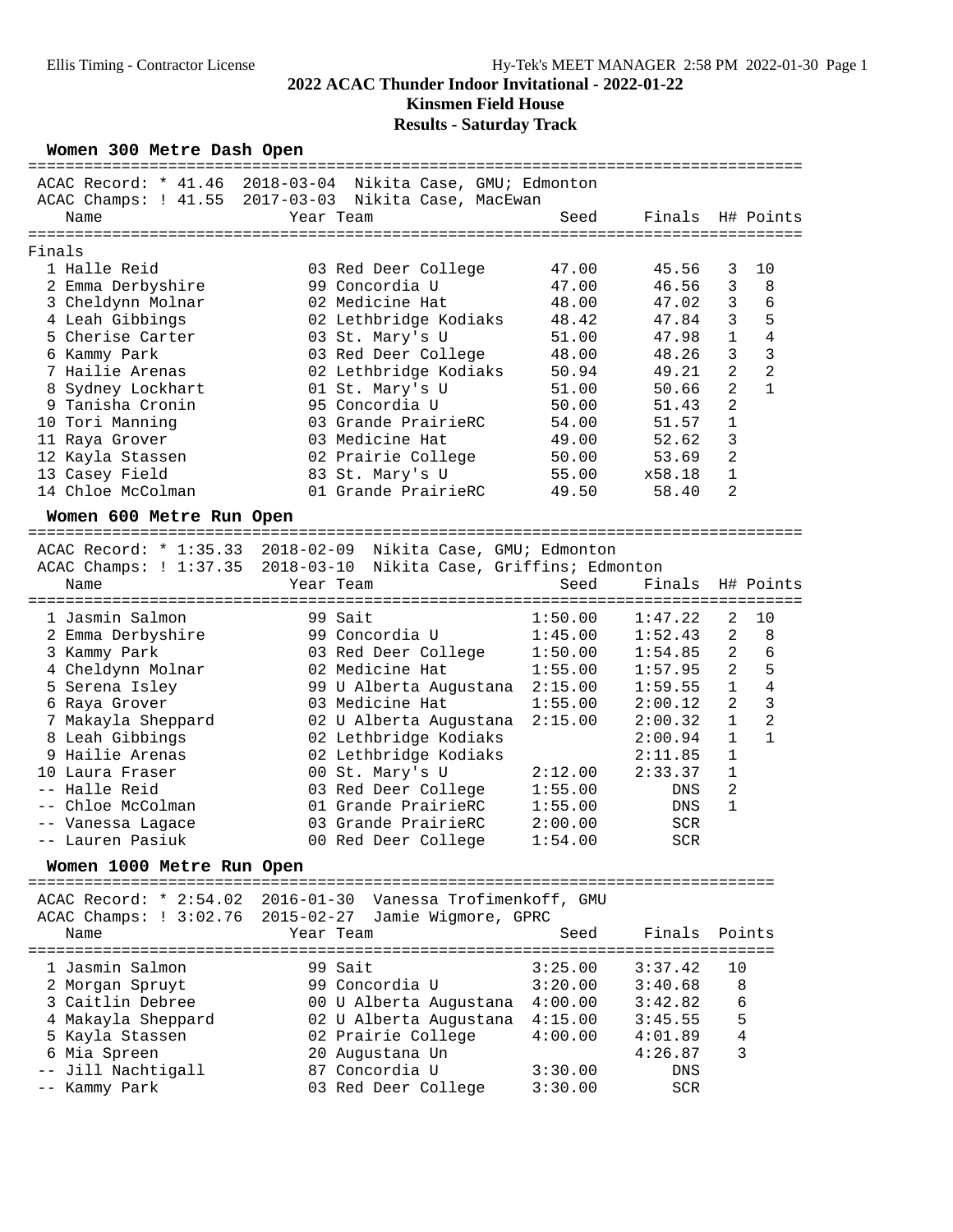**Kinsmen Field House**

## **Results - Saturday Track**

### Women 1500 Metre Run Open

|                                             | ACAC Record: * 4:36.14 2017-01-28 Hannah Leggatt, GMU              |          |                                             |                |
|---------------------------------------------|--------------------------------------------------------------------|----------|---------------------------------------------|----------------|
| Name                                        | ACAC Champs: ! 4:47.78 2014-03-07 Jamie Wigmore, GPRC<br>Year Team | Seed     | Finals                                      | Points         |
|                                             |                                                                    |          |                                             |                |
| 1 Taylor Chamberlin<br>2 Chloe Funnell      | 00 Concordia U                                                     | 5:20.00  | 5:22.76                                     | 10<br>8        |
| 3 Maria Boix-Frias                          | 03 U Alberta Augustana<br>92 Lethbridge Kodiaks                    | 6:10.00  | 5:40.27<br>5:56.14                          | 6              |
| 4 Elizabeth Krueger                         | 97 St. Mary's U                                                    | 5:45.00  | 6:10.03                                     | 5              |
| 5 Jill Van Der Giessen                      | 03 Grande PrairieRC                                                | 6:00.00  | 6:21.44                                     | $\overline{4}$ |
| 6 Sarah Foscarini                           | 84 St. Mary's U                                                    | 5:55.00  | 6:32.69                                     | 3              |
| 7 Delaney Vincent                           | 01 King's University                                               | 8:45.00  | 7:09.35                                     | 2              |
| -- Justine Larson                           | 03 Red Deer College                                                | 5:25.00  | DNS                                         |                |
| -- Makenna Fitzgerald                       | 00 Sait                                                            | 5:00.00  | <b>SCR</b>                                  |                |
| Women 3000 Metre Run Open                   |                                                                    |          |                                             |                |
| ACAC Record: * 10:10.56                     | $2015 - 02 - 07$<br>Mirelle Martens, GPRC                          |          |                                             |                |
| ACAC Champs: ! 10:21.53                     | 2015-02-27 Mirelle Martens, GPRC                                   |          |                                             |                |
| Name                                        | Year Team                                                          | Seed     | Finals                                      | Points         |
| 1 Taylor Chamberlin                         | 00 Concordia U                                                     | 11:20.00 | 11:51.24                                    | 10             |
| 2 Maria Fox                                 | 93 St. Mary's U                                                    | 11:00.00 | 12:04.80                                    | 8              |
| 3 Sydney Zissos                             | 01 St. Mary's U                                                    | 11:45.00 | 12:07.50                                    | 6              |
| 4 Justine Larson                            | 03 Red Deer College                                                | 12:00.00 | 12:32.51                                    | 5              |
| 5 Sydney Crowe                              | 01 Lethbridge Kodiaks                                              |          | 12:34.13                                    | 4              |
| -- Makenna Fitzgerald                       | 00 Sait                                                            | 10:45.00 | SCR.                                        |                |
| -- Rachel Stang                             | 95 King's University                                               | 18:00.00 | <b>SCR</b>                                  |                |
| -- Lydia Steinke                            | 01 Grande PrairieRC                                                | 13:00.00 | <b>SCR</b>                                  |                |
| Women 4x200 Metre Relay Open                |                                                                    |          |                                             |                |
|                                             | ACAC Record: * 1:56.62 2020-03-07 Red Deer College, RDC; Red Deer  |          |                                             |                |
| Team                                        |                                                                    | Seed     | Finals                                      | Points         |
| 1 Red Deer College                          |                                                                    |          | ================================<br>1:59.11 | 10             |
| 1) Halle Reid 03                            | 2) Justine Larson 03                                               |          |                                             |                |
| 3) Lauren Pasiuk 00                         | 4) Kammy Park 03                                                   |          |                                             |                |
| 2 Lethbridge Kodiaks                        |                                                                    |          | 2:05.20                                     | 8              |
| 1) Hailie Arenas 02                         | 2) Maria Boix-Frias 92                                             |          |                                             |                |
| 3) Sydney Crowe 01                          | 4) Leah Gibbings 02                                                |          |                                             |                |
| 3 Concordia University Edmonton             |                                                                    | 2:00.00  | 2:06.90                                     | 6              |
| 1) Emma Derbyshire 99                       | 2) Tanisha Cronin 95                                               |          |                                             |                |
| 3) Morgan Spruyt 99                         | 4) Jill Nachitgall 87                                              |          |                                             |                |
| 4 St. Mary's University - Calgar            |                                                                    |          | 2:12.42                                     | 5              |
| 1) Sydney Lockhart 01<br>3) Laura Fraser 00 | 2) Casey Field 83                                                  |          |                                             |                |
|                                             | 4) Cherise Carter 03                                               |          |                                             |                |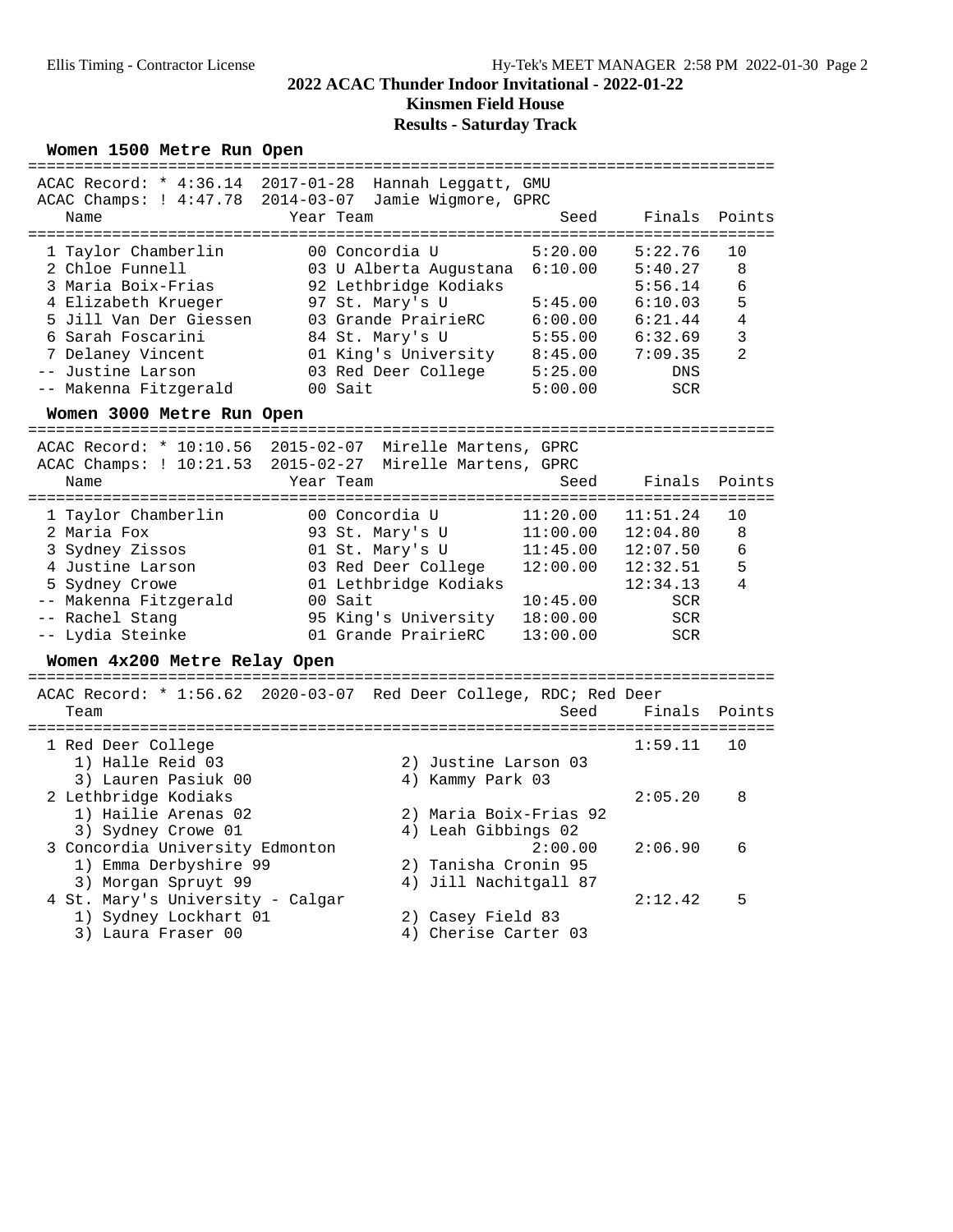### **Kinsmen Field House**

### **Results - Saturday Track**

### Women  $4x400$  Metre Relay Open

| ACAC Record: * 4:02.32 2018-03-10 MacEwan Griffins, Griffins; Edmonton |                                            |               |
|------------------------------------------------------------------------|--------------------------------------------|---------------|
|                                                                        | A Ntiamoah, V Schlottke, N Case, H Leggatt |               |
| ACAC Champs: ! 4:02.32 2018-03-10 MacEwan Griffins, Griffins; Edmonton |                                            |               |
|                                                                        | A Ntiamoah, V Schlottke, N Case, H Leggatt |               |
| Team                                                                   | Seed                                       | Finals Points |
|                                                                        |                                            |               |
| 1 Concordia University Edmonton                                        | $4:00.00$ $4:43.62$                        | 10            |
| 1) Jill Nachtigall 87                                                  | 2) Morgan Spruyt 99                        |               |
| 3) Taylor Chamberlin 00                                                | 4) Emma Derbyshire 99                      |               |
| 2 Red Deer College                                                     |                                            | 8<br>4:44.49  |
| 1) Halle Reid 03                                                       | 2) Justine Larson 03                       |               |
| 3) Lauren Pasiuk 00                                                    | 4) Kammy Park 03                           |               |
| 3 Lethbridge Kodiaks                                                   |                                            | 4:54.29<br>6  |
| 1) Hailie Arenas 02                                                    | 2) Maria Boix-Frias 92                     |               |
| 3) Sydney Crowe 01                                                     | 4) Leah Gibbings 02                        |               |
| 4 U Alberta Augustana                                                  | 5:10.00                                    | 4:57.40<br>5  |
| 5 St. Mary's University - Calgar                                       |                                            | 5:21.42<br>4  |
| 1) Sydney Zissos 01                                                    | 2) Sarah Foscarini 84                      |               |
| 3) Elizabeth Krueger 97                                                | 4) Maria Fox 93                            |               |
| -- Grande Prairie RegionalCollege                                      | 4:40.00                                    | DNS           |

**Men 300 Metre Dash Open** =================================================================================== ACAC Record: \* 35.61 2018-03-09 Brent Stephen, Trojans; Edmonton

ACAC Champs: ! 35.61 2018-03-09 Brent Stephen, Trojans; Edmonton

| Name                    | Year Team             | Seed    | Finals H# Points |                |              |
|-------------------------|-----------------------|---------|------------------|----------------|--------------|
| 1 Axsivier Lawrence     | 95 Red Deer College   | 39.00   | 38.82            | 3              | 10           |
| 2 Kevin Edmondson       | 03 Red Deer College   | 39.00   | 39.45            | 3              | 8            |
| 3 Gunnarr Gibb          | 99 Lethbridge Kodiaks |         | 40.07 1          |                | 6            |
| 4 Domenico Marches      | 00 Concordia U        | 45.00   | 41.12            | $\mathbf{1}$   | 5            |
| 5 Carson Schiller       | 00 Medicine Hat       | 42.00   | 41.56            | 3              | 4            |
| 6 Timothy Evans         | 98 St. Mary's U       | 42.50   | 42.40            | 2              | 3            |
| 7 Tylan Stang           | 03 Grande PrairieRC   | 42.50   | 42.61            | 3              | 2            |
| 8 Justin Cancio         | 90 St. Mary's U       | 44.00   | 43.18            | $\overline{a}$ | $\mathbf{1}$ |
| 9 Cole Guilbert         | 03 Lethbridge Kodiaks | 42.70   | 43.56            | $\overline{2}$ |              |
| 10 Jonathan S. Copeland | 99 Prairie College    | 45.00 % | 43.57            | $\mathbf{1}$   |              |
| 11 Kurt Caballo         | 95 Lethbridge Kodiaks |         | x44.25           | $\mathbf{1}$   |              |
| 12 Réal Landry          | 01 Lethbridge Kodiaks |         | x44.42           | $\mathbf{1}$   |              |
| 13 Kevin Robinson       | 96 St. Mary's U       | 44.00   | x44.54           | 2              |              |
| 14 James Clarke         | 02 Prairie College    | 45.00   | 44.98            | $\mathbf{1}$   |              |
| 15 Luke Stewart         | 95 Concordia U        | 44.00   | 46.73            | $\overline{2}$ |              |
| -- Aden Germain         | 01 Lethbridge Kodiaks | 39.22   | DNS              | 3              |              |
| -- Brantly Berry        | 95 Lethbridge Kodiaks | 42.63   | DNS              | 2              |              |
| -- Ethan Samson         | 03 Concordia U        | 37.23   | <b>SCR</b>       |                |              |
|                         |                       |         |                  |                |              |

**Men 600 Metre Run Open** =================================================================================== ACAC Record: \* 1:20.20 2018-02-10 Brent Stephen, SAIT; Edmonton ACAC Champs: ! 1:22.74 2019 Brent Stephen, Trojans; Calgary Name Year Team Seed Finals H# Points =================================================================================== 1 Axsivier Lawrence 95 Red Deer College 1:30.00 1:31.15 4 10 2 Brannon Sumner 03 Medicine Hat 1:30.85 1:31.55 4 8 3 Sam Nawrot 01 U Alberta Augustana 1:40.00 1:33.07 3 6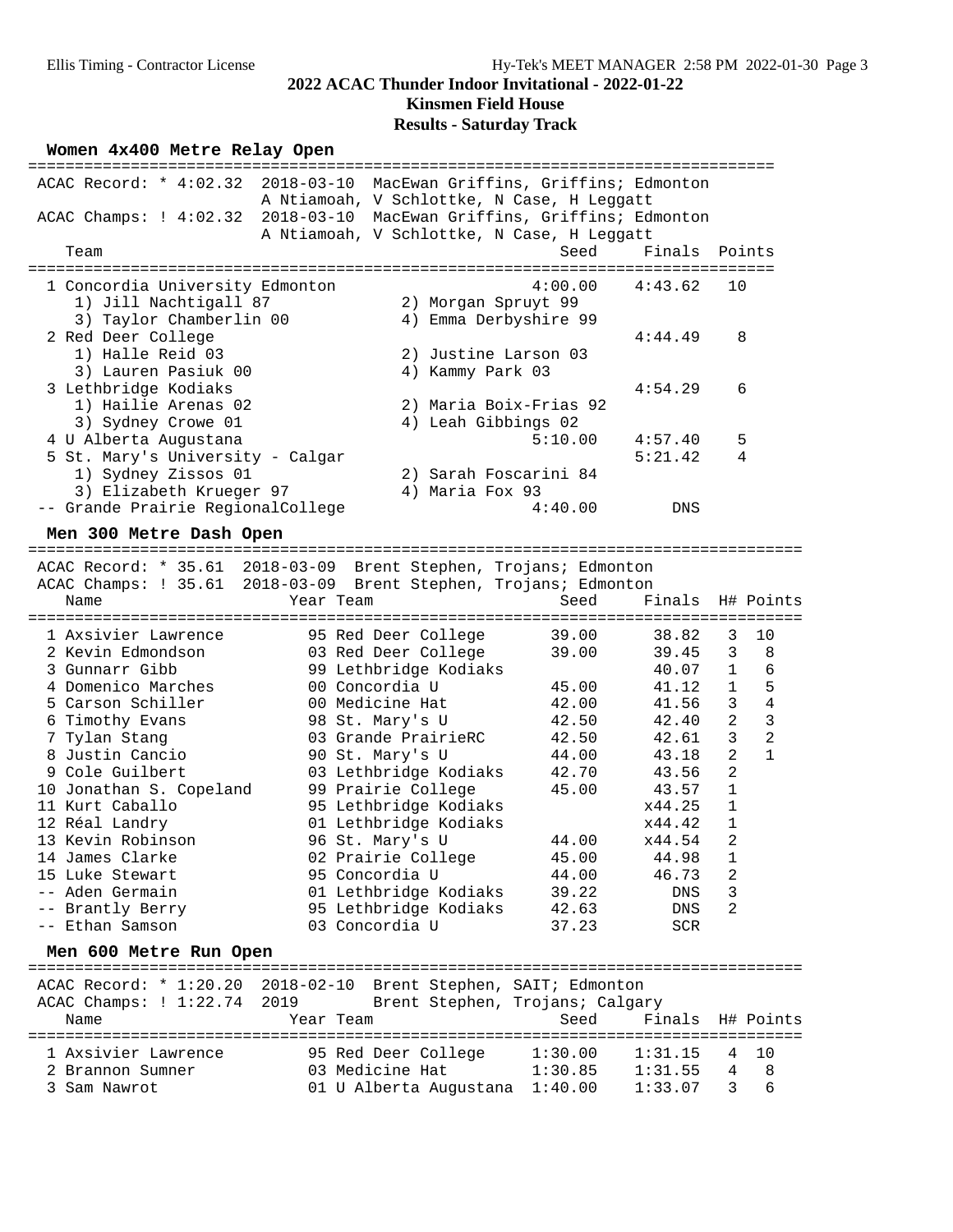**Kinsmen Field House**

### **Results - Saturday Track**

### **....Men 600 Metre Run Open**

|                |                                                                                                                                                                                                                                                                                                                                                                                                                |                                                                                                                                                                                                                                                                                                                                                                                                                 | 1:35.12            | 3                                                                                                                                                             | 5              |
|----------------|----------------------------------------------------------------------------------------------------------------------------------------------------------------------------------------------------------------------------------------------------------------------------------------------------------------------------------------------------------------------------------------------------------------|-----------------------------------------------------------------------------------------------------------------------------------------------------------------------------------------------------------------------------------------------------------------------------------------------------------------------------------------------------------------------------------------------------------------|--------------------|---------------------------------------------------------------------------------------------------------------------------------------------------------------|----------------|
|                |                                                                                                                                                                                                                                                                                                                                                                                                                |                                                                                                                                                                                                                                                                                                                                                                                                                 | 1:36.67            | $\mathbf{1}$                                                                                                                                                  | $\overline{4}$ |
|                |                                                                                                                                                                                                                                                                                                                                                                                                                |                                                                                                                                                                                                                                                                                                                                                                                                                 | x1:36.76           | 3                                                                                                                                                             |                |
| Shintaro Iwata |                                                                                                                                                                                                                                                                                                                                                                                                                |                                                                                                                                                                                                                                                                                                                                                                                                                 | x1:39.46           | 3                                                                                                                                                             |                |
|                |                                                                                                                                                                                                                                                                                                                                                                                                                |                                                                                                                                                                                                                                                                                                                                                                                                                 | 1:39.90            | 4                                                                                                                                                             | 3              |
|                |                                                                                                                                                                                                                                                                                                                                                                                                                |                                                                                                                                                                                                                                                                                                                                                                                                                 | 1:41.16            | $\mathbf 1$                                                                                                                                                   | $\overline{2}$ |
|                |                                                                                                                                                                                                                                                                                                                                                                                                                |                                                                                                                                                                                                                                                                                                                                                                                                                 |                    | $\mathsf{3}$                                                                                                                                                  | $\mathbf{1}$   |
|                |                                                                                                                                                                                                                                                                                                                                                                                                                |                                                                                                                                                                                                                                                                                                                                                                                                                 | 1:49.85            | $\mathbf{1}$                                                                                                                                                  |                |
|                |                                                                                                                                                                                                                                                                                                                                                                                                                |                                                                                                                                                                                                                                                                                                                                                                                                                 | x1:56.16           | 1                                                                                                                                                             |                |
|                |                                                                                                                                                                                                                                                                                                                                                                                                                |                                                                                                                                                                                                                                                                                                                                                                                                                 | x1:58.16           | 1                                                                                                                                                             |                |
|                |                                                                                                                                                                                                                                                                                                                                                                                                                |                                                                                                                                                                                                                                                                                                                                                                                                                 | x2:03.50           | $\mathbf{1}$                                                                                                                                                  |                |
|                |                                                                                                                                                                                                                                                                                                                                                                                                                |                                                                                                                                                                                                                                                                                                                                                                                                                 | DNS                | 4                                                                                                                                                             |                |
|                |                                                                                                                                                                                                                                                                                                                                                                                                                |                                                                                                                                                                                                                                                                                                                                                                                                                 | DNS                | 2                                                                                                                                                             |                |
|                |                                                                                                                                                                                                                                                                                                                                                                                                                |                                                                                                                                                                                                                                                                                                                                                                                                                 | DNS                | 4                                                                                                                                                             |                |
|                |                                                                                                                                                                                                                                                                                                                                                                                                                |                                                                                                                                                                                                                                                                                                                                                                                                                 | DNS                | 2                                                                                                                                                             |                |
|                |                                                                                                                                                                                                                                                                                                                                                                                                                |                                                                                                                                                                                                                                                                                                                                                                                                                 | DNS                | 2                                                                                                                                                             |                |
|                |                                                                                                                                                                                                                                                                                                                                                                                                                |                                                                                                                                                                                                                                                                                                                                                                                                                 | <b>SCR</b>         |                                                                                                                                                               |                |
|                |                                                                                                                                                                                                                                                                                                                                                                                                                | 1:31.00                                                                                                                                                                                                                                                                                                                                                                                                         | <b>SCR</b>         |                                                                                                                                                               |                |
|                |                                                                                                                                                                                                                                                                                                                                                                                                                | 1:40.00                                                                                                                                                                                                                                                                                                                                                                                                         | <b>SCR</b>         |                                                                                                                                                               |                |
|                |                                                                                                                                                                                                                                                                                                                                                                                                                |                                                                                                                                                                                                                                                                                                                                                                                                                 | SCR                |                                                                                                                                                               |                |
|                |                                                                                                                                                                                                                                                                                                                                                                                                                |                                                                                                                                                                                                                                                                                                                                                                                                                 | 1:27.50            | 4                                                                                                                                                             |                |
|                | 4 Carson Schiller<br>5 Jack Bentley<br>6 Aden Heywood<br>8 Jesse Loiselle<br>9 Gunnarr Gibb<br>10 Tylan Stang<br>11 Jonas Stollpott<br>12 Cole Guilbert<br>13 Réal Landry<br>14 Bill Corcoran<br>-- Ethan Samson<br>-- Luke Stewart<br>-- Kevin Edmondson<br>-- Kurt Caballo<br>-- Aden Germain<br>-- Brantly Berry<br>-- Daniel Humbke<br>-- Justin Galipeau<br>-- Jonathan Samper<br>-- Christopher Nelissen | 00 Medicine Hat<br>01 Lethbridge Kodiaks<br>02 Medicine Hat<br>04 Grande PrairieRC<br>99 Lethbridge Kodiaks<br>03 Grande PrairieRC<br>03 Lethbridge Kodiaks<br>01 Lethbridge Kodiaks<br>61 Medicine Hat<br>03 Concordia U<br>95 Concordia U<br>03 Red Deer College<br>95 Lethbridge Kodiaks<br>01 Lethbridge Kodiaks<br>95 Lethbridge Kodiaks<br>03 Red Deer College<br>02 Sait<br>91 Sait<br>00 Gprc Wolves AC | 1:45.00<br>1:32.00 | 1:33.50<br>03 Medicine Hat 1:35.00<br>1:38.00<br>1:30.00<br>$1:35.00$ $1:48.08$<br>00 U Alberta Augustana 1:45.00<br>1:54.00<br>1:28.36<br>1:40.00<br>1:25.00 |                |

**Men 1000 Metre Run Open** ================================================================================ ACAC Record: \* 2:31.27 2018-03-09 Matthew Travaglini, Trojans; Edmonton ACAC Champs: ! 2:31.27 2018-03-09 Matthew Travaglini, Trojans; Edmonton Name Year Team Seed Finals Points ================================================================================ 1 Nathanael Tabert 99 U Alberta Augustana 2:55.00 2:53.47 10 2 Brannon Sumner 03 Medicine Hat 2:50.00 2:55.72 8 3 Logan Danyluk 01 Lethbridge Kodiaks 2:59.19 6 4 Ben Nawrot 01 U Alberta Augustana 2:59.00 3:01.32 5 5 Shintaro Iwata 02 Medicine Hat 3:25.00 3:02.14 4 6 Justin Fisher 97 Lethbridge Kodiaks 3:05.31 3 7 Wyatt Grainger 03 Red Deer College 3:15.00 3:07.30 2 8 Jonah Edmundson 00 King's University 4:00.00 3:10.48 1 9 Benjamin (jamin) Fraser 97 King's University 4:00.00 3:17.65 10 James Clarke 02 Prairie College 3:00.00 3:26.75 11 Jonathan S. Copeland 99 Prairie College 3:00.00 3:40.48 -- Justin Galipeau 02 Sait 3:00.00 SCR -- Daniel Humbke 03 Red Deer College 2:55.00 SCR -- Jonathan Samper 91 Sait 3:00.00 SCR

**Men 1500 Metre Run Open** ================================================================================ ACAC Record: \* 3:55.10 2018-02-10 Matthew Travaglini, SAIT; Edmonton ACAC Champs: ! 3:57.91 2019 Matthew Travaglini, Trojans; Calgary Name Tear Team Seed Finals Points ================================================================================ 1 Leonard Chesoo 95 Concordia U 4:00.00 4:16.68 10 2 Brandon Toal 00 Concordia U 4:20.00 4:17.14 8 3 Keiran Marchand 99 Sait 4:20.00 4:23.67 6 4 Ethan Duret 03 Red Deer College 4:30.00 4:39.55 5 5 Logan Danyluk 01 Lethbridge Kodiaks 4:49.47 4 6 Jayden Wildcat 01 Red Deer College 4:35.00 4:50.03 3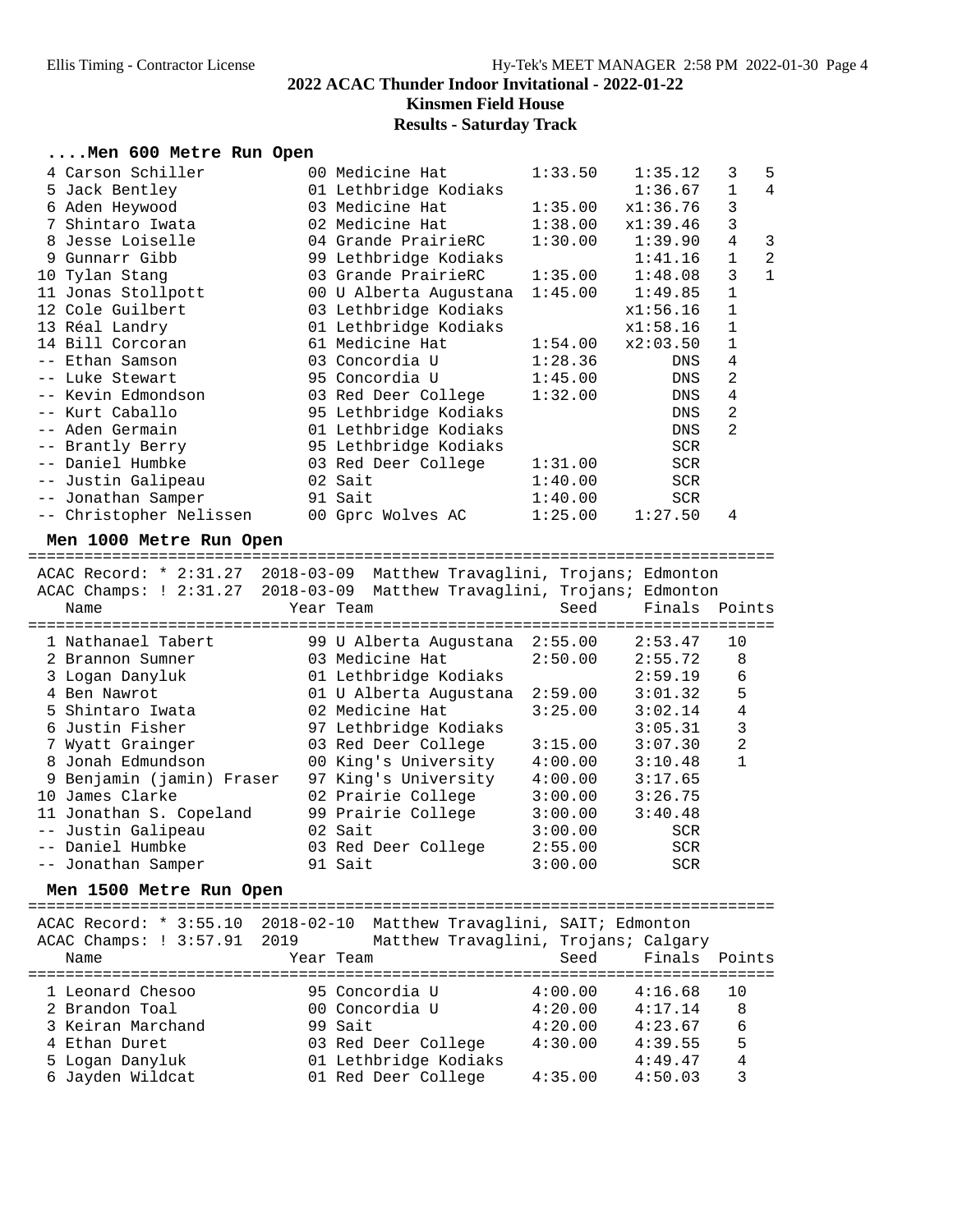**Kinsmen Field House**

### **Results - Saturday Track**

### **....Men 1500 Metre Run Open**

| 7 Jack Bentley            | 01 Lethbridge Kodiaks |         | 4:58.40    | - 2          |
|---------------------------|-----------------------|---------|------------|--------------|
| 8 Justin Fisher           | 97 Lethbridge Kodiaks |         | x5:01.76   |              |
| 9 Wyatt Grainger          | 03 Red Deer College   | 5:15.00 | x5:18.57   |              |
| 10 Kade Singer            | 03 Grande PrairieRC   | 5:20.00 | 5:24.59    | $\mathbf{1}$ |
| 11 Tanner Nordstrom-Young | 91 St. Mary's U       | 5:20.00 | 5:38.36    |              |
| 12 Cristobal Catalan      | 95 Lethbridge Kodiaks |         | x5:43.98   |              |
| -- Devin Saunders         | 00 Red Deer College   | 4:30.00 | <b>DNS</b> |              |
| -- Landon Swartz          | 00 Sait               | 4:30.00 | SCR        |              |

**Men 3000 Metre Run Open** ================================================================================ ACAC Record: \* 8:22.00 2018-02-09 Matthew Travaglini, SAIT; Edmonton

| ALAL RECUIU.<br>O LA CORTE DU | AUIO-UZ-US MALLIIEW IIAVAYIIIII, SAII, EQUUDILUOII |                                      |                       |               |    |
|-------------------------------|----------------------------------------------------|--------------------------------------|-----------------------|---------------|----|
| ACAC Champs: ! 8:33.70 2019   |                                                    | Matthew Travaglini, Trojans; Calgary |                       |               |    |
| Name                          | Year Team                                          |                                      | Seed                  | Finals Points |    |
|                               |                                                    |                                      |                       |               |    |
| 1 Brandon Toal                | 00 Concordia U                                     |                                      | 9:30.00               | 9:12.03       | 10 |
| 2 Leonard Chesoo              | 95 Concordia U                                     |                                      | 8:40.00               | 9:13.00       | 8  |
| 3 Keiran Marchand             | 99 Sait                                            |                                      | 9:30.00               | 9:24.88       | 6  |
| 4 Ethan Duret                 | 03 Red Deer College                                |                                      | 9:45.00               | 9:28.93       | 5  |
| 5 Aden Heywood                | 03 Medicine Hat                                    |                                      | 10:00.00              | 9:50.06       | 4  |
| 6 Carter Van Roon             | 03 Lethbridge Kodiaks                              |                                      |                       | 9:51.19       | 3  |
| 7 Jayden Wildcat              | 01 Red Deer College                                |                                      | 9:50.00               | 10:18.73      | 2  |
| 8 Cole Herbert                | 01 Lethbridge Kodiaks                              |                                      |                       | 10:39.88      |    |
| 9 Devin Saunders              | 00 Red Deer College                                |                                      | 9:45.00               | x10:46.40     |    |
| 10 Jesse Loiselle             | 04 Grande PrairieRC                                |                                      | $10:00.00$ $11:05.66$ |               |    |
| -- Landon Swartz              | 00 Sait                                            |                                      | 9:35.00               | <b>SCR</b>    |    |
|                               |                                                    |                                      |                       |               |    |

**Men 4x200 Metre Relay Open** ================================================================================ ACAC Record: \* 1:38.34 2020-03-07 MacEwan Griffins, Griffins; Red Deer Team Seed Finals Points ================================================================================ 1 Red Deer College 1:48.00 1:41.50 10 1) Kevin Edmondson 03 2) Ethan Duret 03 3) Devin Saunders 00 4) Axsavier Lawrence 95 2 Lethbridge Kodiaks 1:44.62 8 1) Aden Germain 01 2) Kurt Caballo 95 3) Logan Danyluk 01 4) Gunnarr Gibb 99 3 Concordia University Edmonton 1:52.00 1:45.54 6 1) Ethan Samson 03 2) Brandon Toal 00 3) Domenico Marches 00  $\hspace{1cm}$  4) Luke Stewart 95 4 Medicine Hat College 1:53.00 1:48.16 5 1) Carson Schiller 00 2) Aden Haywood 03 1.33.00<br>
3) Shintaro Iwata 02 4) Brannon Sumner 03<br>
5 St. Mary's University - Calgar<br>
4) Brannon Sumner 03 5 St. Mary's University - Calgar 1:49.74 4 1) Timothy Evans 98 2) Justin Cancio 90 3) Tanner Nordstrom-Young 91 4) Kevin Robinson 96 -- Gprc Wolves Athletic Club 1:52.00 1:48.99